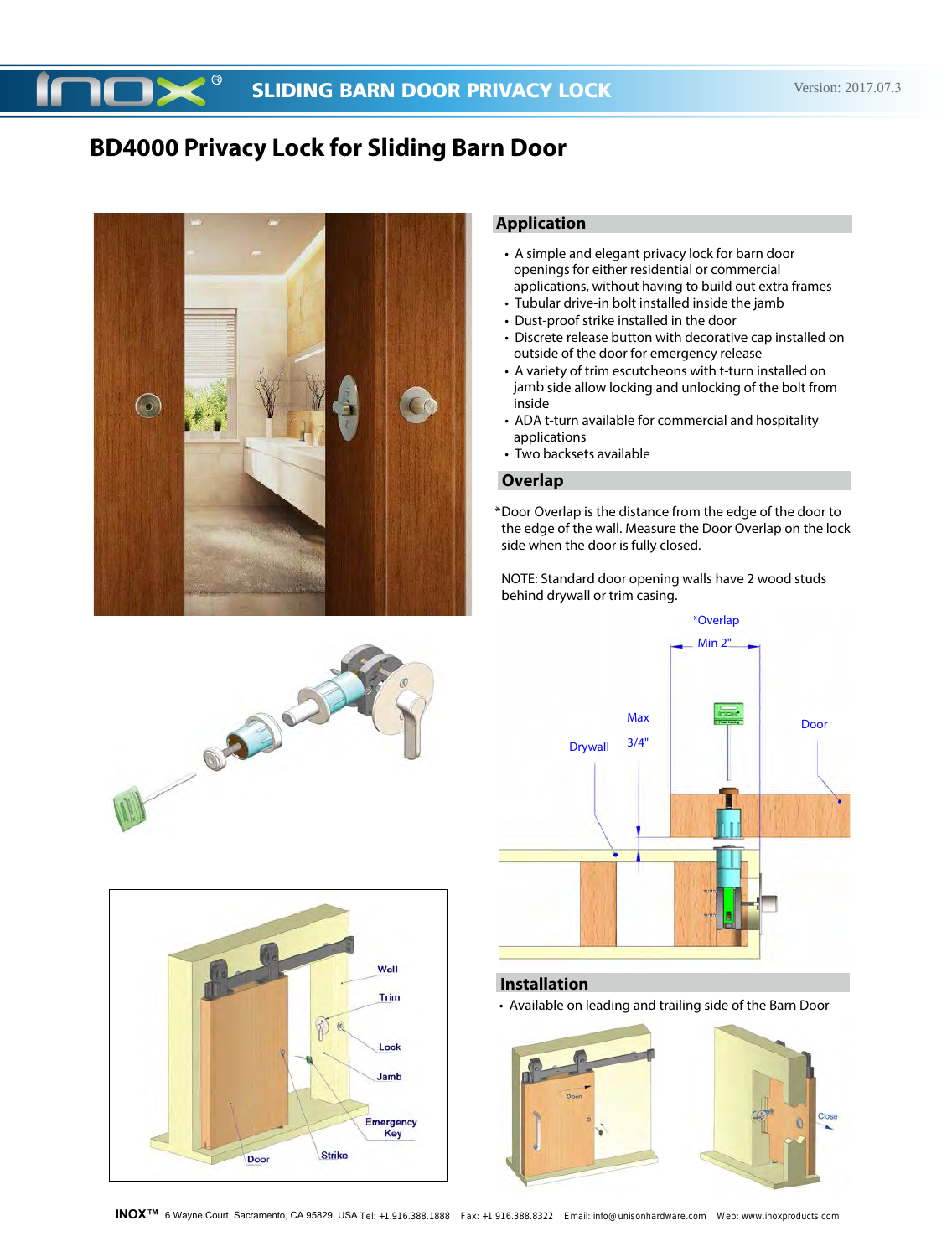#### **Lock**



- BD4000 Lock Bolt is mortised into the jamb stud
- Backset available in 2-1/4" (57mm) and 3-1/2" (89mm)
- Drive in Bolt Casing diameter: 1" (25mm)
- Lock bolt: 1/2" (13mm) dia. Stainless Steel.
- Strike mounted in barn door for standard door thickness: 1-3/8" (35mm) to 1-3/4" (45mm)<br>Thick Door Kits Available
- Handing: Non-Handed
- · Spindle Hub: 5x5mm square

## **Wall Thickness**



## **Finishes**

Satin Stainless (US32D) Bright Stainless (US32) Oil Rubbed Bronze (US10B) Satin Chrome (US26D) Satin Bronze (US4) Graphite Black (19G)

Ceramic Graphite Black (C19G) Ceramic Flat Black (C19) Ceramic Grey (CGY) Ceramic White (CWH)

### **Adjustable Dust Proof Strike**



· 1-1/4"(32mm) diameter spring-loaded dust proof strike provides ample space to receive 1/2"(13mm) bolt and allows easy locking by end user

> • Minimum aesthetic impact on door surface.



- 
- Strike can be adjusted to fit barn door thickness from 1-3/8" (35mm) to 1-3/4" (45mm).
- · Thick door kits available on request.
- - 1/8" (3mm) diameter release button allow bolt to be unlocked from outside under emergency situation.

## **Spacer Ring**

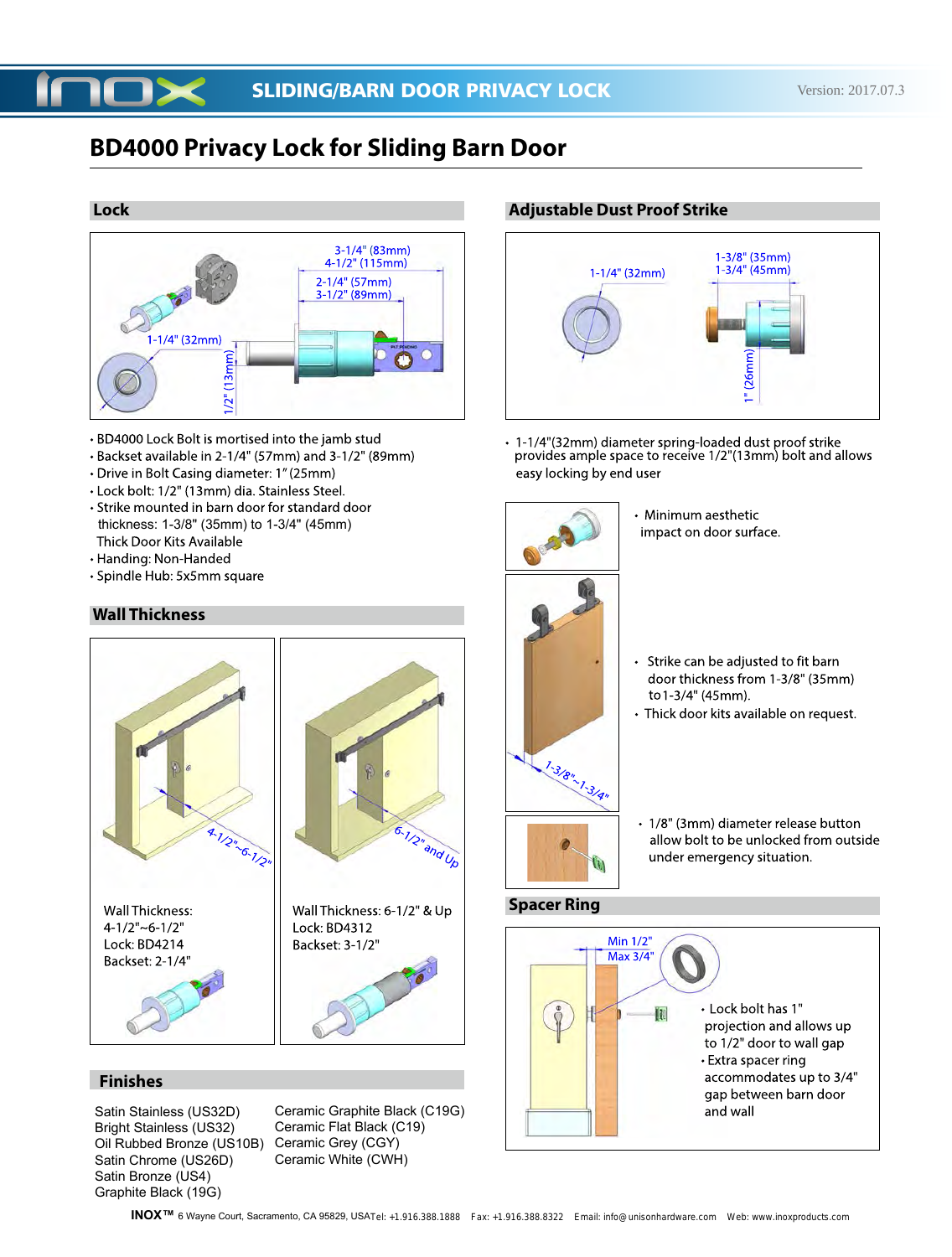



## **Escutcheons & Thumb-turns**